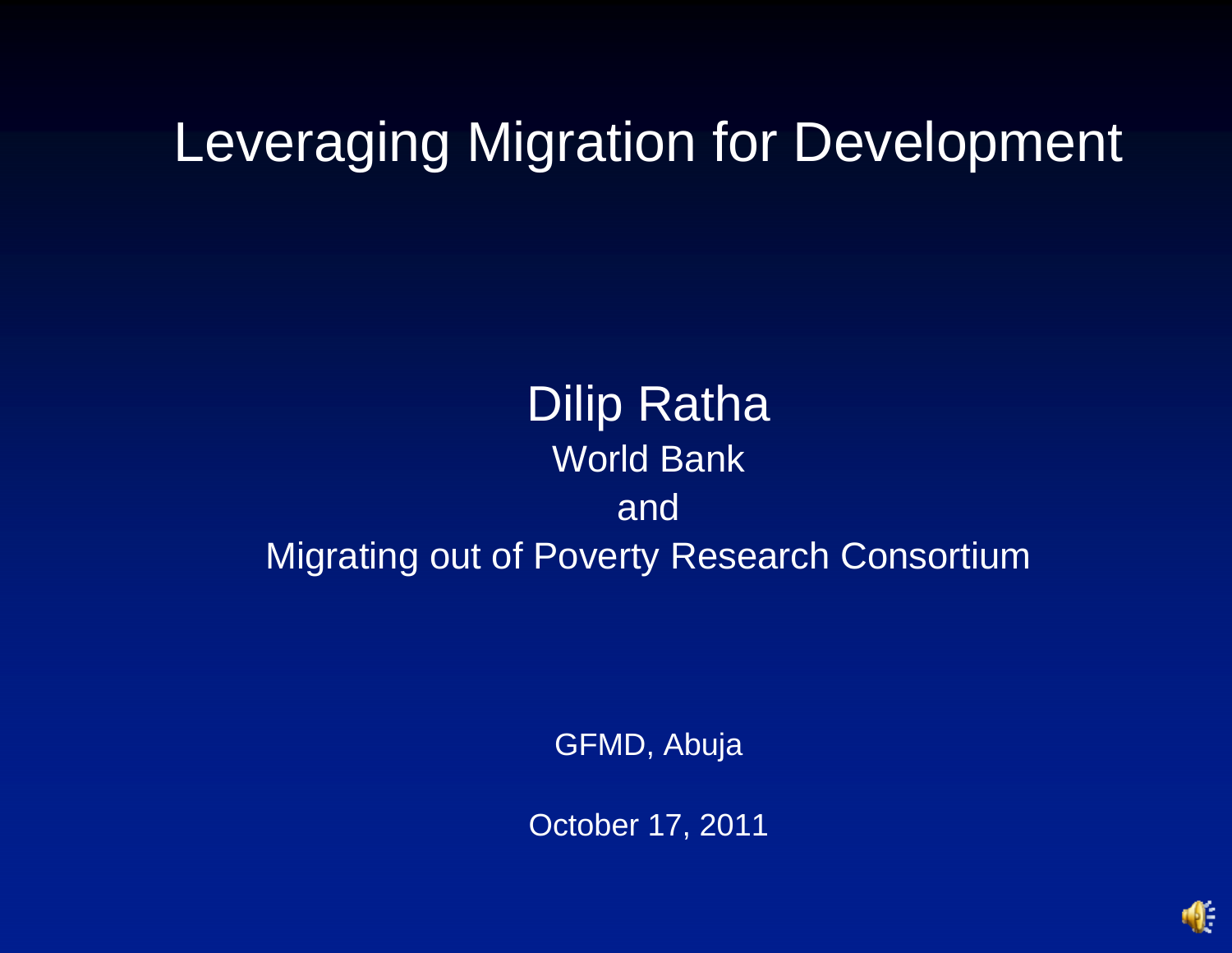### **Key messages**

- $\bullet$  Migration is a key component of regional and global integration
- $\bullet$  The benefits of migration are already being observed in the form of remittances
- $\bullet$  Migration presents significant untapped potential for development. Besides remittances, migration can be leveraged for skill and technology transfers and diaspora investments

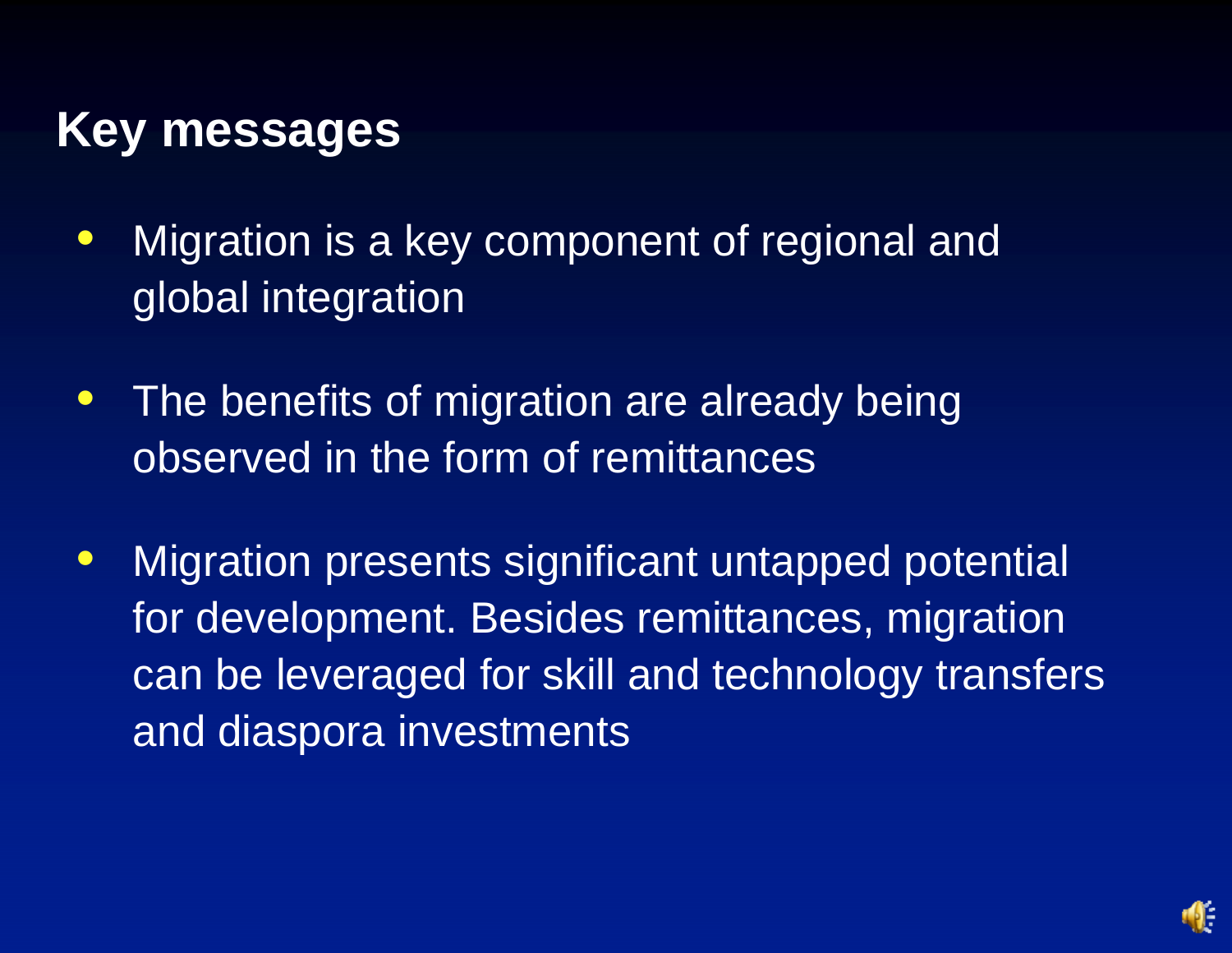# **Migration is a key component of regional and global integration**

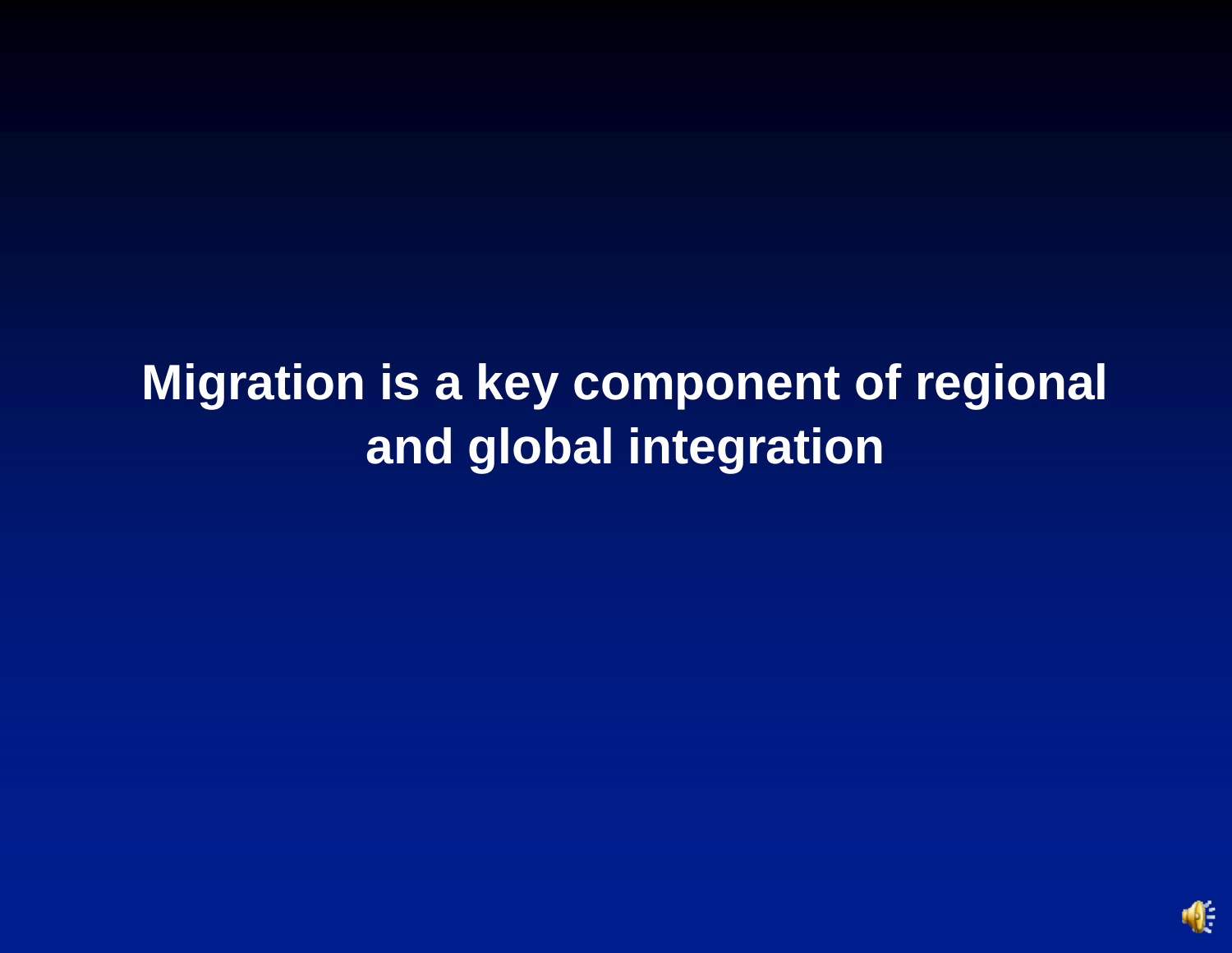**South-South migration is larger than migration from developing countries to OECD countries** 



#### **Destination of migrants from the South**

#### **There were more than 215 million migrants worldwide in 2010.**

*Note:* South = Developing countries

*Source:* Migration and Remittances Factbook 2011

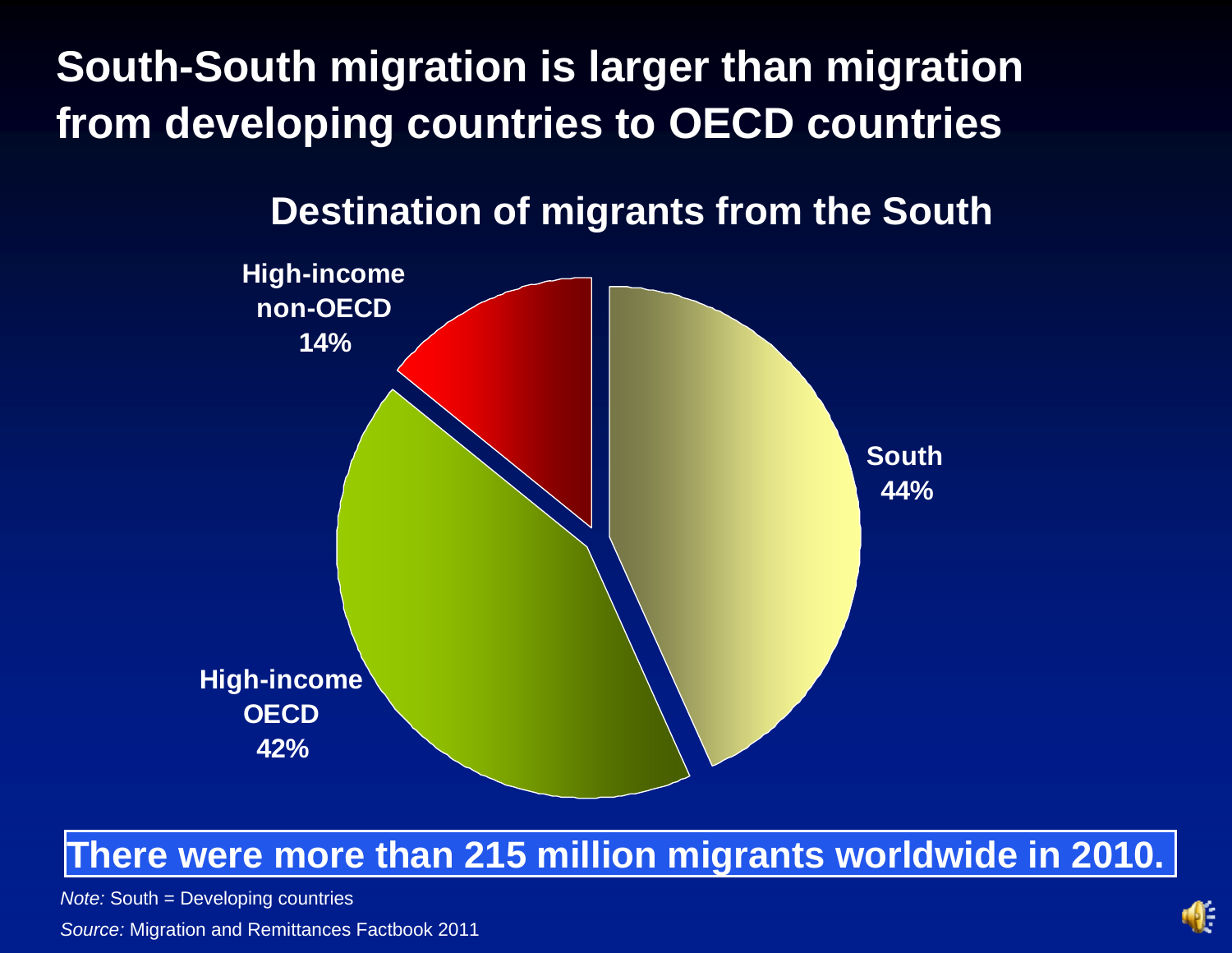### **More than half of migrants from Asia are in highincome countries**



#### **Destination of migrants from Asia**

Stock of emigrants: 59 million or 1.6% of Asia's population in 2010

*Source:* **Migration and Remittances Factbook 2011**

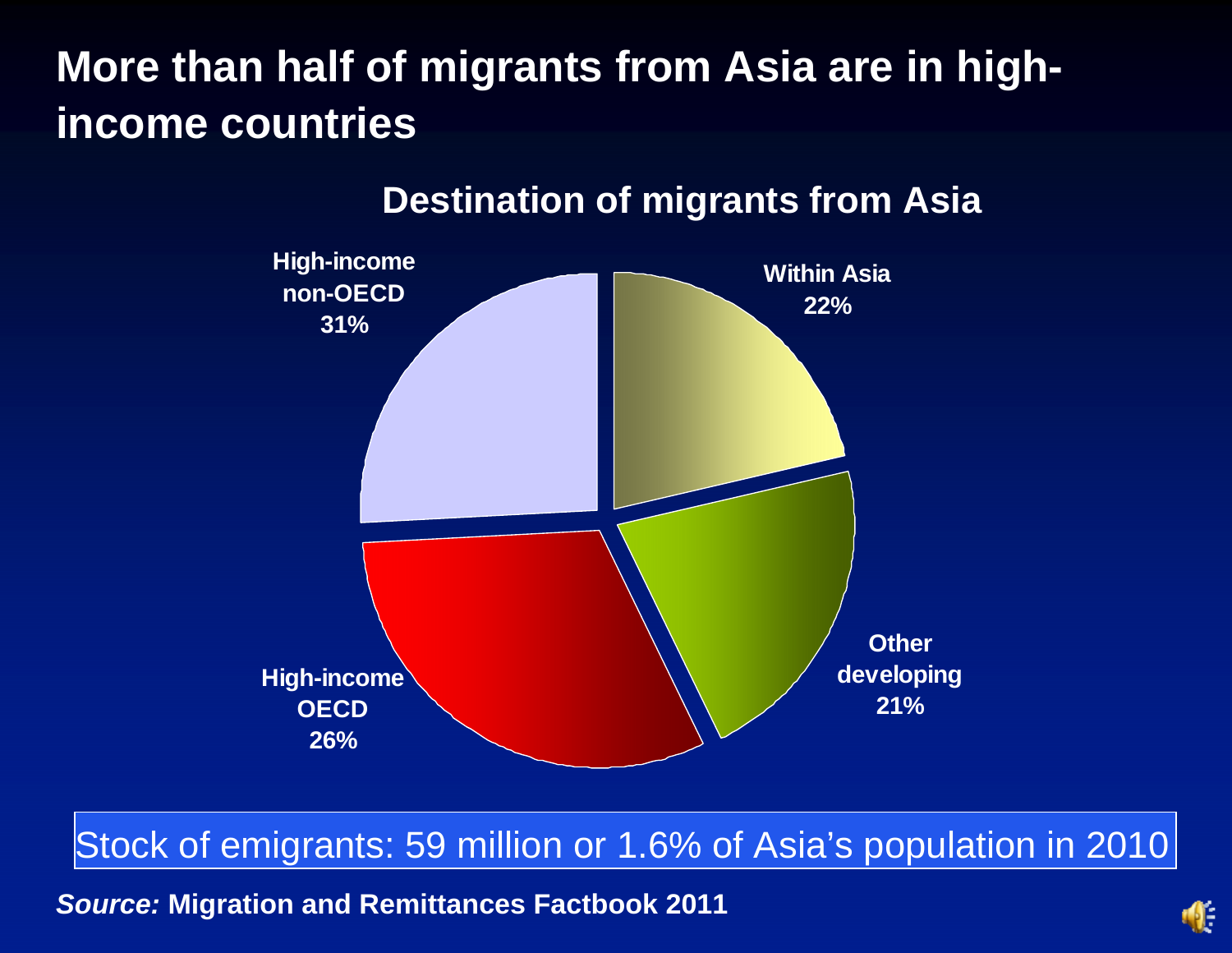### **Whereas, in Sub-Saharan Africa migration is predominantly intra-regional**



#### Stock of emigrants: **22** million or 2.5% of Africa's population in 2010

*Source:* **Migration and Remittances Factbook 2011**

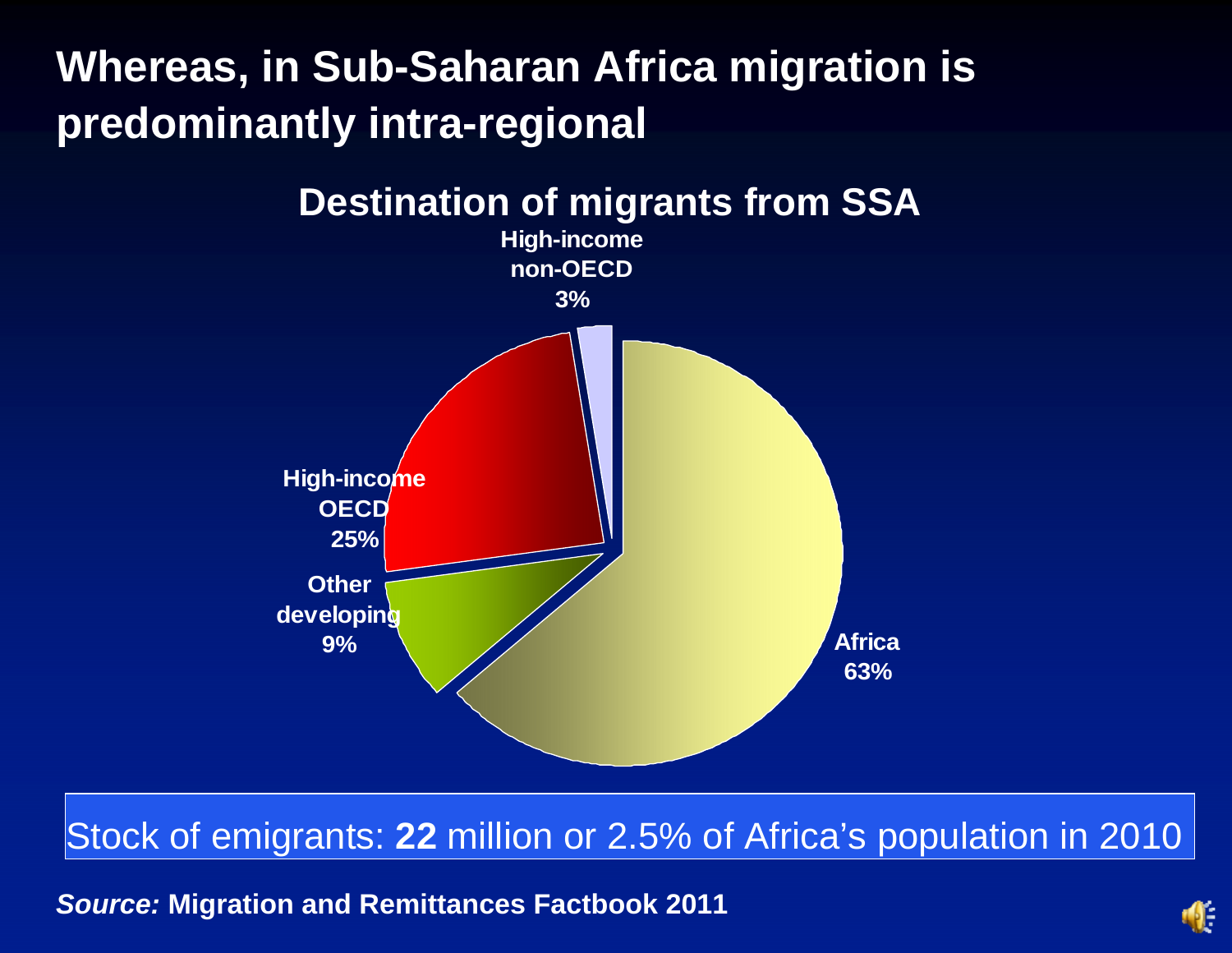# **Intra-regional migration is also evident at the sub-regional level**

|                        | Central<br><b>Africa</b> | East<br><b>Africa</b> | Sthn.<br><b>Africa</b> | West<br><b>Africa</b> | <b>North</b><br><b>Africa</b> | Out of<br><b>Africa</b> |
|------------------------|--------------------------|-----------------------|------------------------|-----------------------|-------------------------------|-------------------------|
| <b>Origin</b>          |                          |                       |                        |                       |                               |                         |
| <b>Central Africa</b>  | 23%                      | 26%                   | 9%                     | 3%                    | $0\%$                         | 39%                     |
| <b>East Africa</b>     | 1%                       | 52%                   | 3%                     | $0\%$                 | 3%                            | 41%                     |
| <b>Southern Africa</b> | $0\%$                    | 7%                    | 66%                    | $0\%$                 | $0\%$                         | 28%                     |
| <b>West Africa</b>     | 5%                       | $0\%$                 | 0%                     | 71%                   | 0%                            | 24%                     |
| <b>North Africa</b>    | $0\%$                    | $0\%$                 | $0\%$                  | $0\%$                 | 6%                            | 93%                     |
| <b>All Africa</b>      | 3%                       | 13%                   | 11%                    | 21%                   | 2%                            | 50%                     |



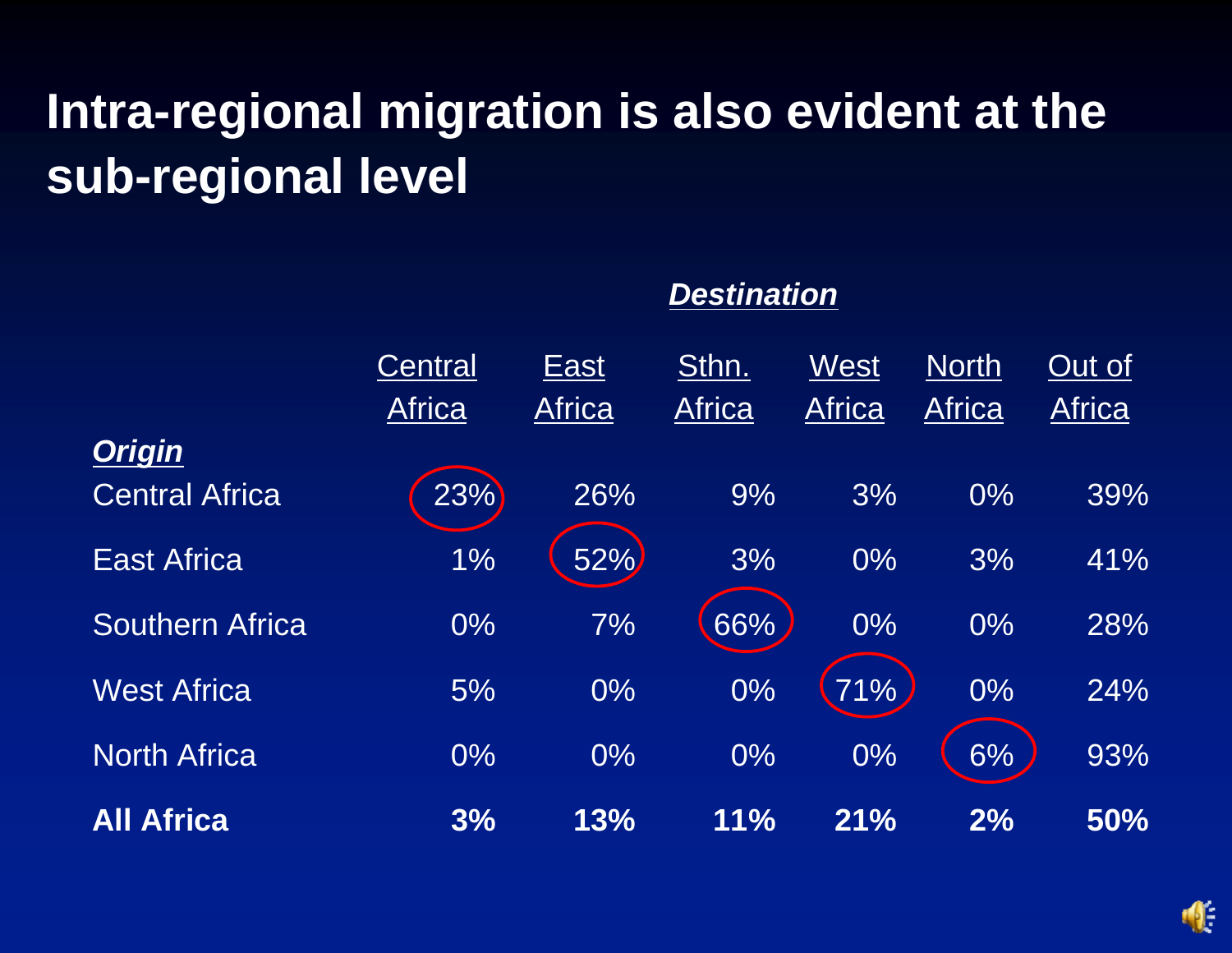**The benefits of migration are already being observed in the form of remittances** 

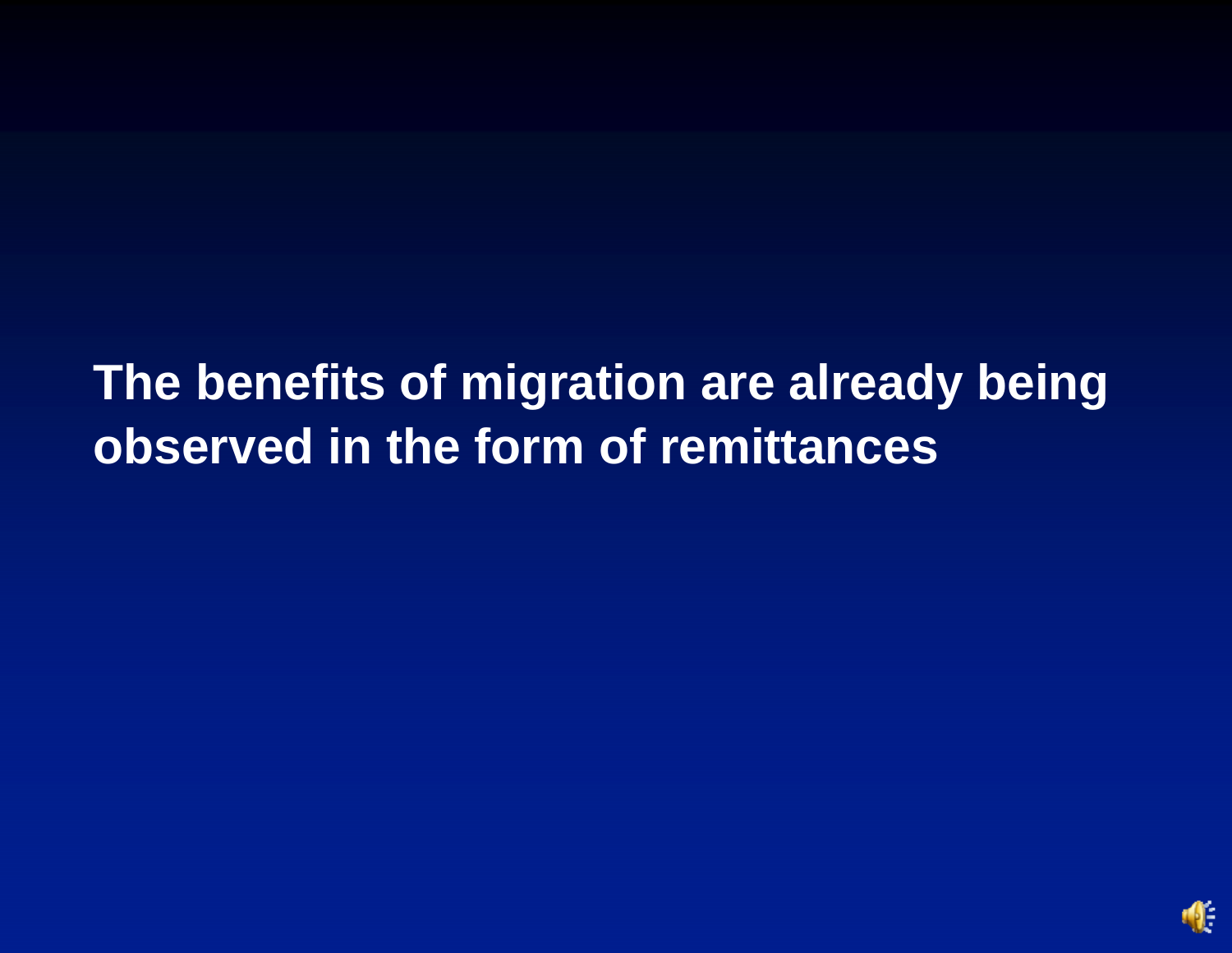### **Remittance flows to developing countries remained resilient during the crisis**



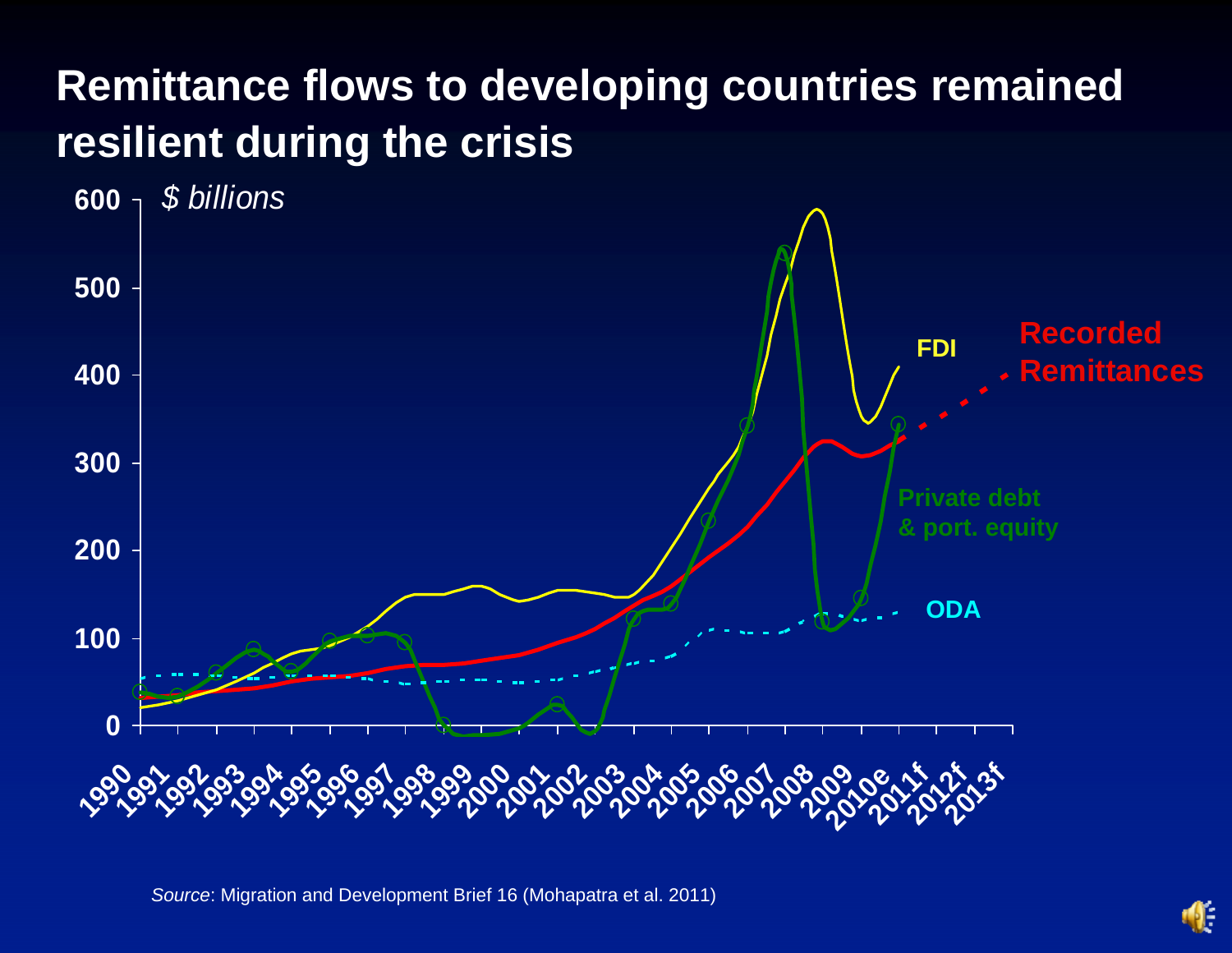### **Remittance flows to developing regions 2009-2013**

| \$ billion                          | 2009      | 2010    | 2011f | <b>2012f</b> | 2013f   |
|-------------------------------------|-----------|---------|-------|--------------|---------|
| <b>Developing countries</b>         | 308       | 325     | 349   | 375          | 404     |
| <b>East Asia and Pacific</b>        | 86        | 93      | 99    | 107          | 117     |
| <b>Europe and Central Asia</b>      | 35        | 36      | 39    | 42           | 46      |
| <b>Latin America and Caribbean</b>  | 57        | 58      | 63    | 68           | 74      |
| <b>Middle-East and North Africa</b> | 34        | 36      | 37    | 39           | 41      |
| <b>South Asia</b>                   | 75        | 81      | 89    | 94           | 100     |
| <b>Sub-Saharan Africa</b>           | 21        | 22      | 23    | 24           | 26      |
| <b>Growth rate (%)</b>              |           |         |       |              |         |
| <b>Developing countries</b>         | $-5.4\%$  | 5.6%    | 7.3%  | 7.4%         | $7.9\%$ |
| <b>East Asia and Pacific</b>        | 0.8%      | 7.4%    | 6.8%  | 8.0%         | 9.5%    |
| <b>Europe and Central Asia</b>      | $-22.7\%$ | $1.3\%$ | 7.8%  | 9.4%         | 8.8%    |
| Latin America and Caribbean         | $-12.3%$  | $1.7\%$ | 8.6%  | 9.3%         | 8.6%    |
| <b>Middle-East and North Africa</b> | $-6.8%$   | 6.2%    | 3.4%  | 5.5%         | 5.6%    |
| <b>South Asia</b>                   | 4.8%      | 8.2%    | 9.1%  | 5.8%         | 6.5%    |
| <b>Sub-Saharan Africa</b>           | $-3.8%$   | 5.5%    | 5.1%  | 5.9%         | 6.5%    |

Source: *Migration and Development Brief 16*, by Mohapatra et. al (2011)

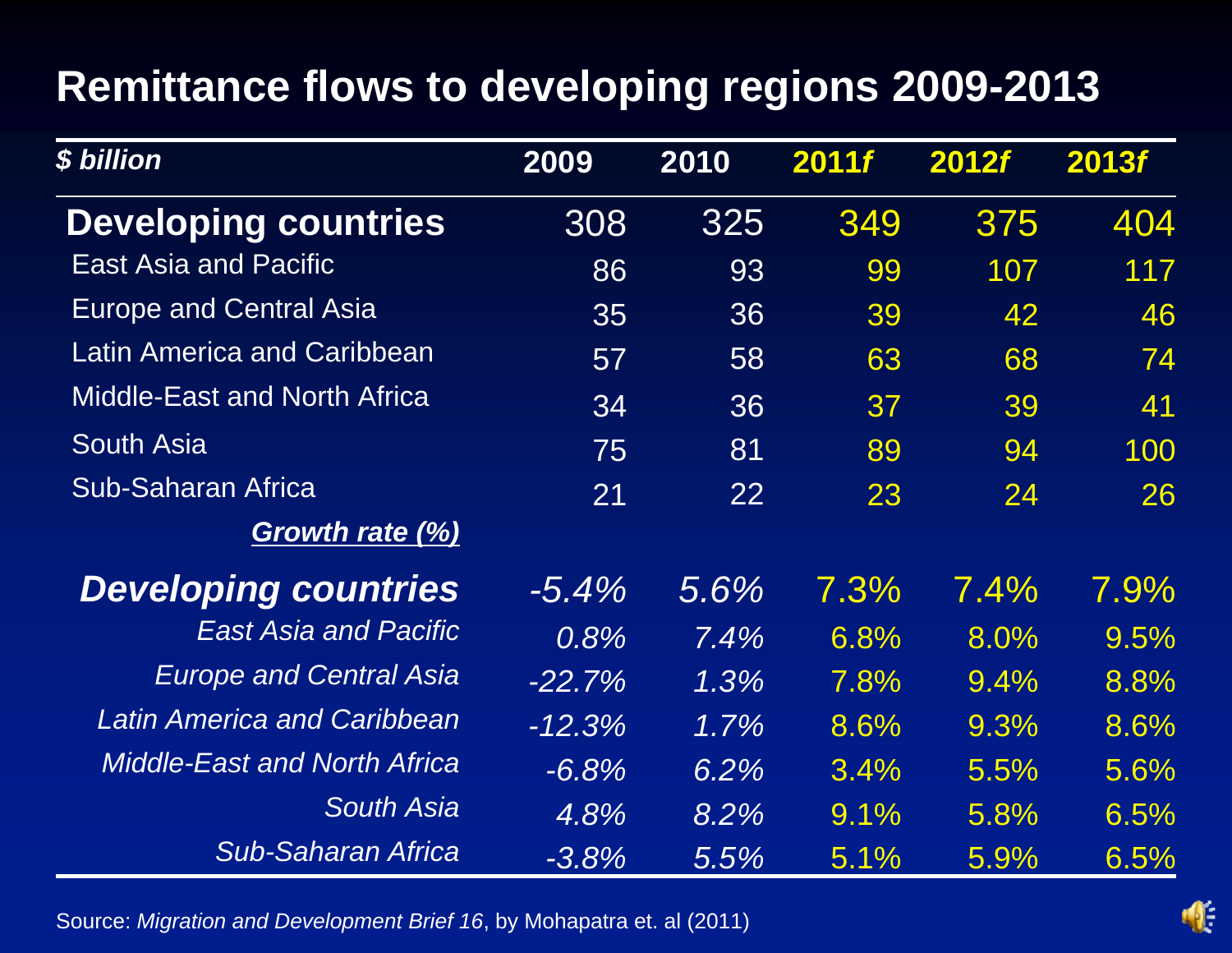### **Remittances reduce poverty: Nepal**



**Sources: World Bank, DFID, ADB Study 2006, Glinskaya and others 2006**

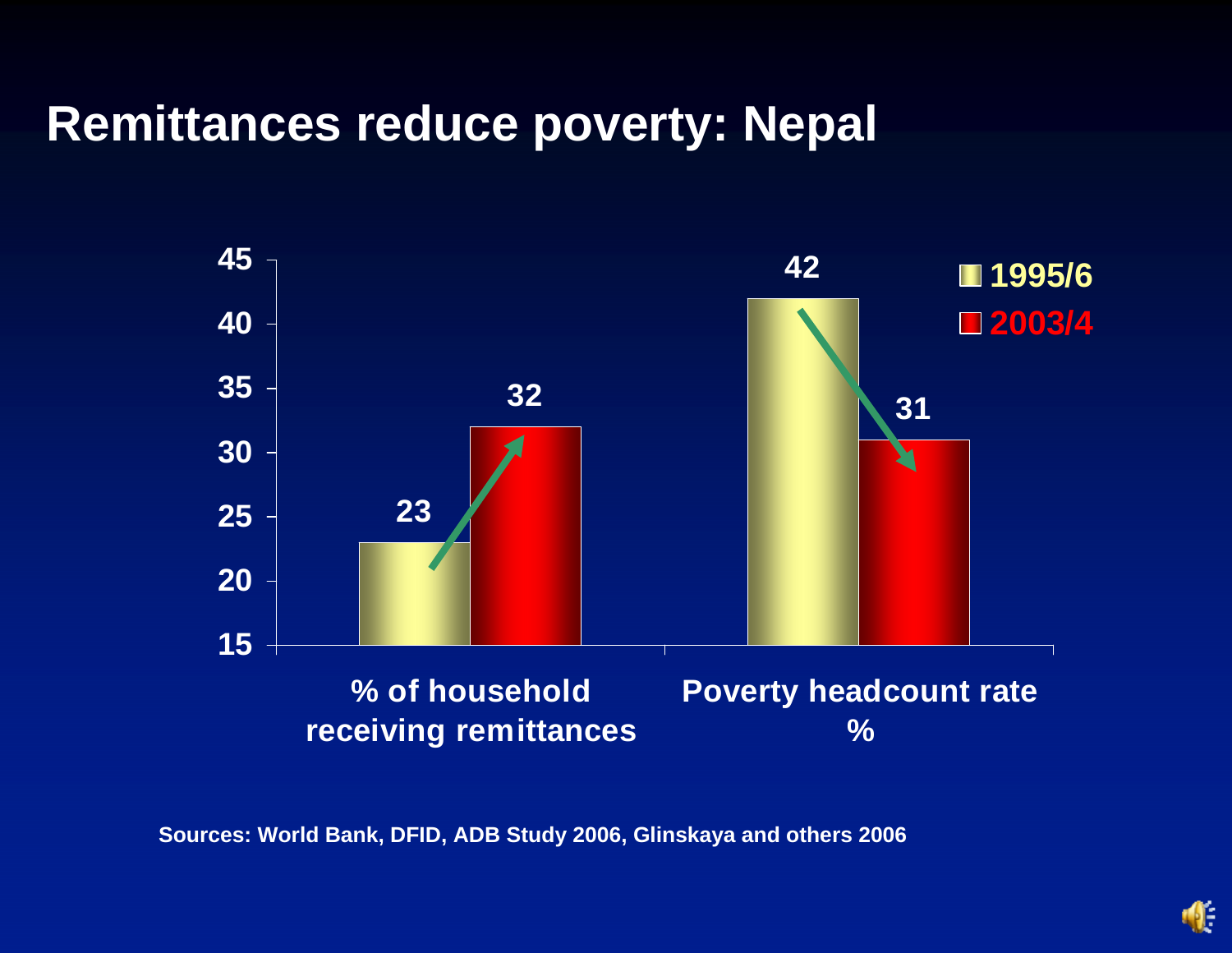- $\bullet$  Evidence from household surveys shows that remittances reduce poverty
- $\bullet$  Remittances finance education and health expenditures, and ease credit constraints for small businesses
- $\bullet$  Remittances act as insurance against adverse shocks during crisis and natural disasters
- $\bullet$  Remittances contribute to improving current account sustainability and creditworthiness

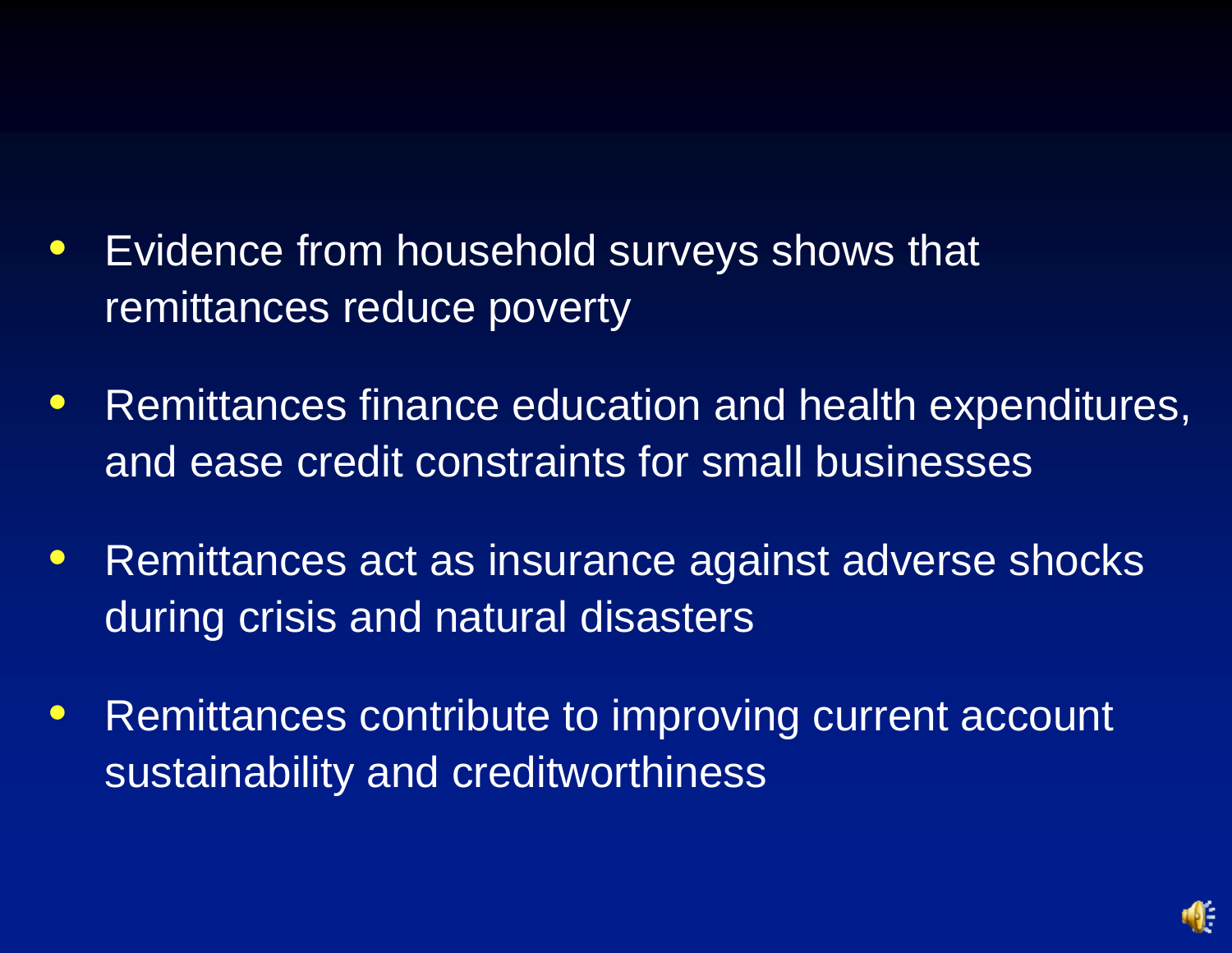# **Remittances tend to rise following crisis, natural disaster, or conflict**

*Remittances as % of private consumption*



**Note: Crisis refers to Asian financial crisis in 1997-98**

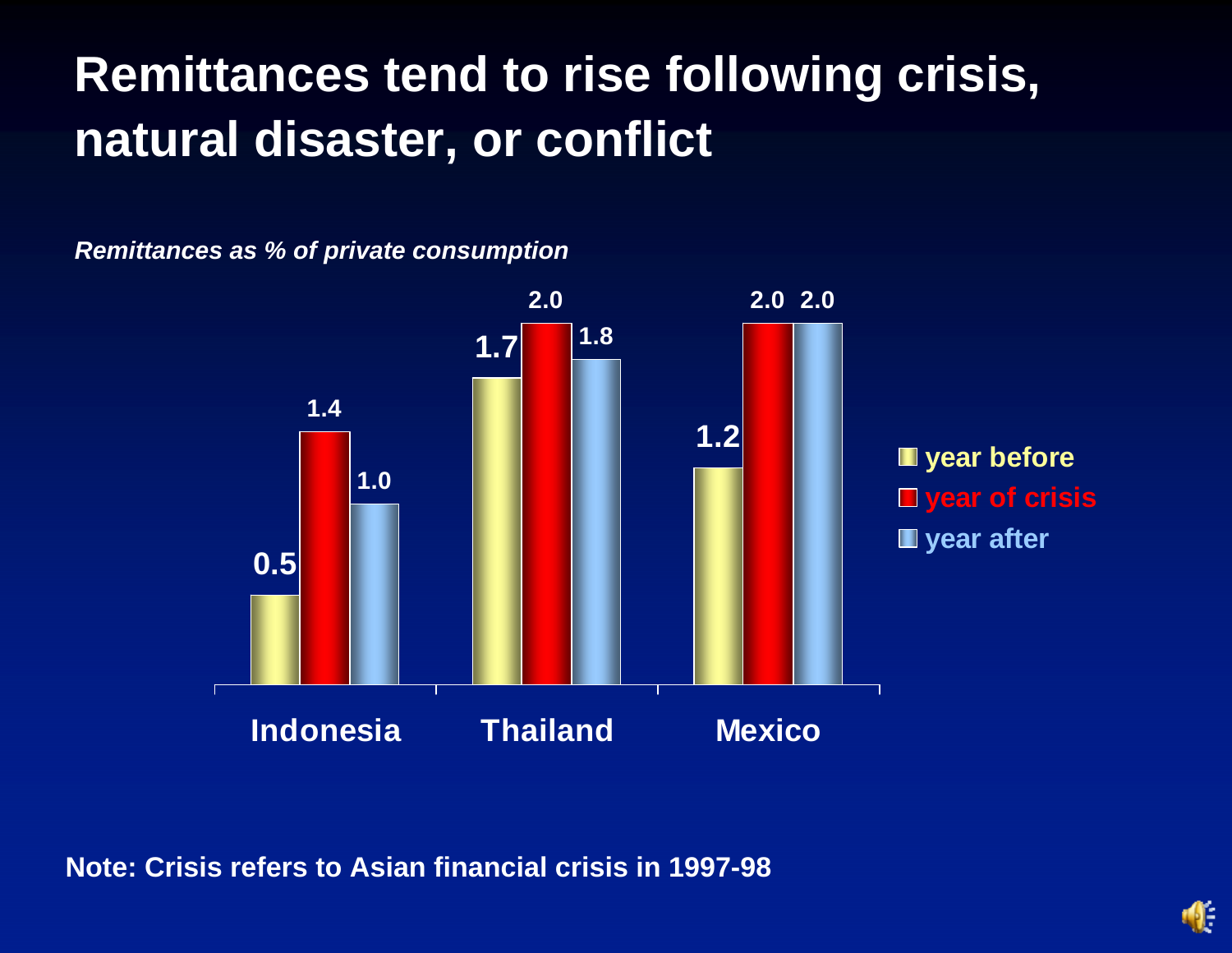### **Downside of remittances**

- $\bullet$  Large remittance flows may lead to currency appreciation
- $\bullet$ Remittances may create dependency
- $\bullet$  Remittance channels may be misused for money laundering and financing of terror

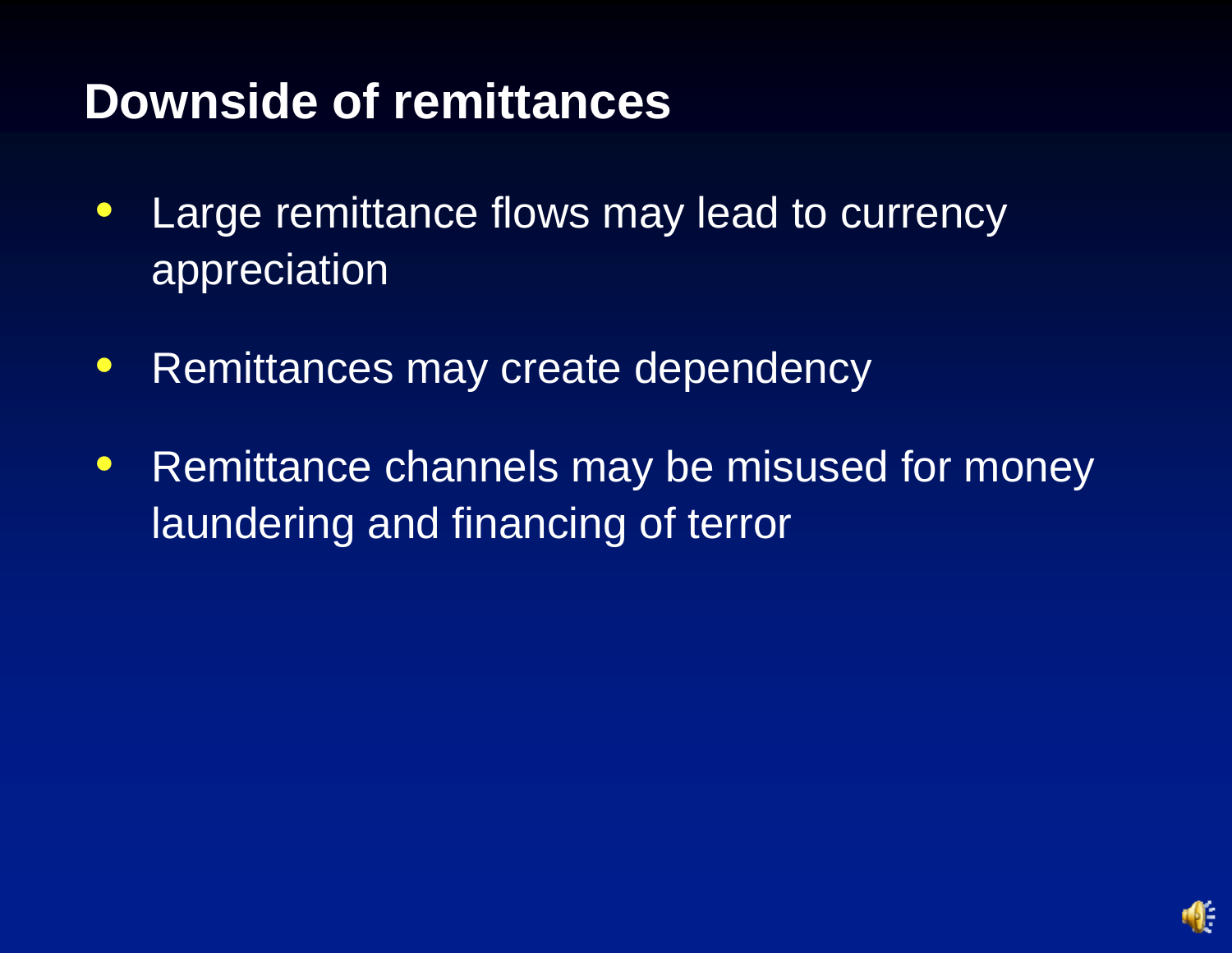# **Migration presents huge untapped potential**

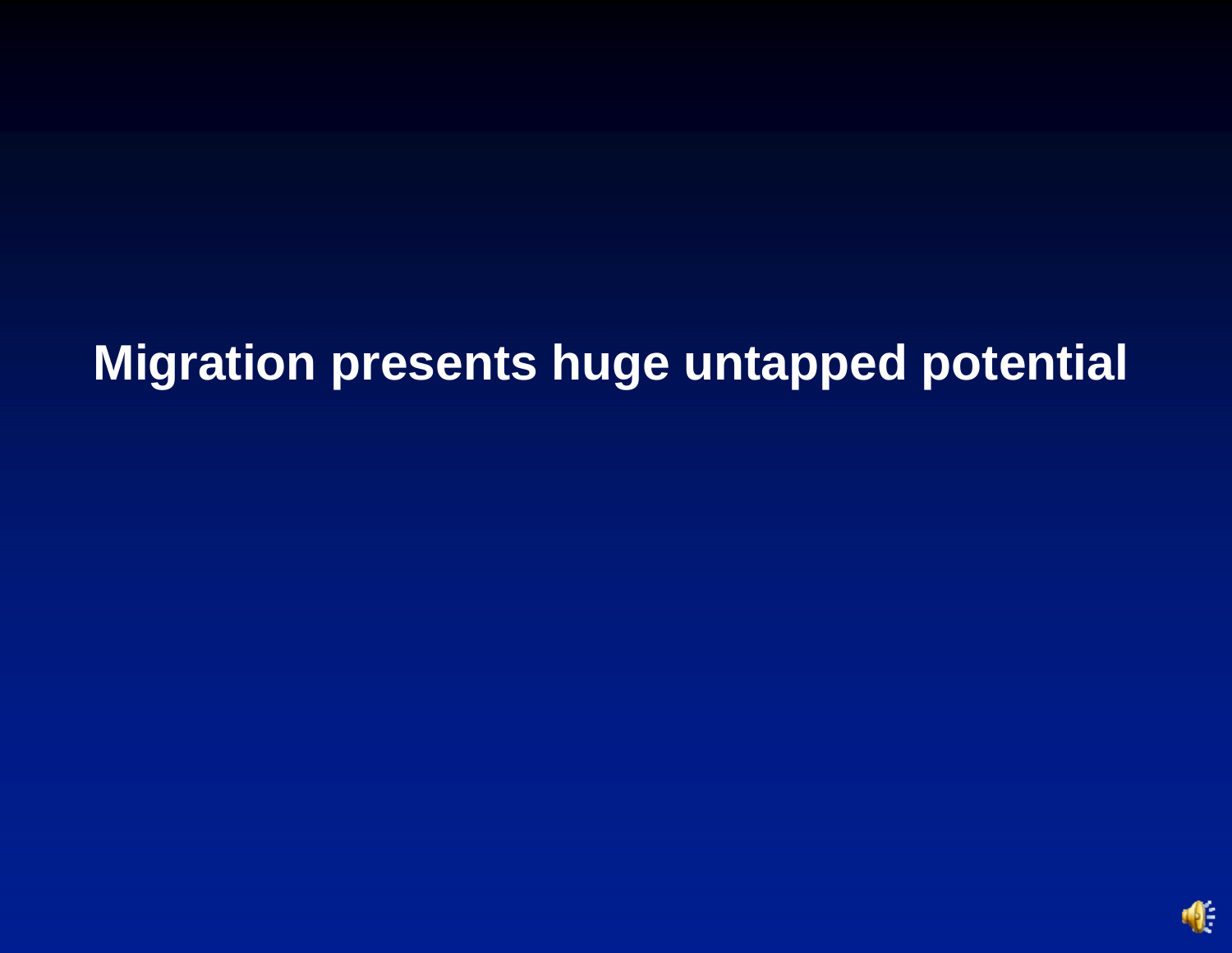**Migration pressures will grow in future because of demographic changes, and income gaps** 

> Projected Change in Labor Force, 2005–50 (millions), ages 15-64

Sub-Saharan Africa **699** Middle-East & N. Africa **187** Other sending regions **727**

Western Europe **Contains the Sea Algebra 1988** North America **-12** Eastern Europe & Central Asia-26

*Source:* Koettl (2010); Shaping the Future : A Long-Term Perspective of People and Job Mobility for the Middle East and North Africa (World Bank 2008 *)*

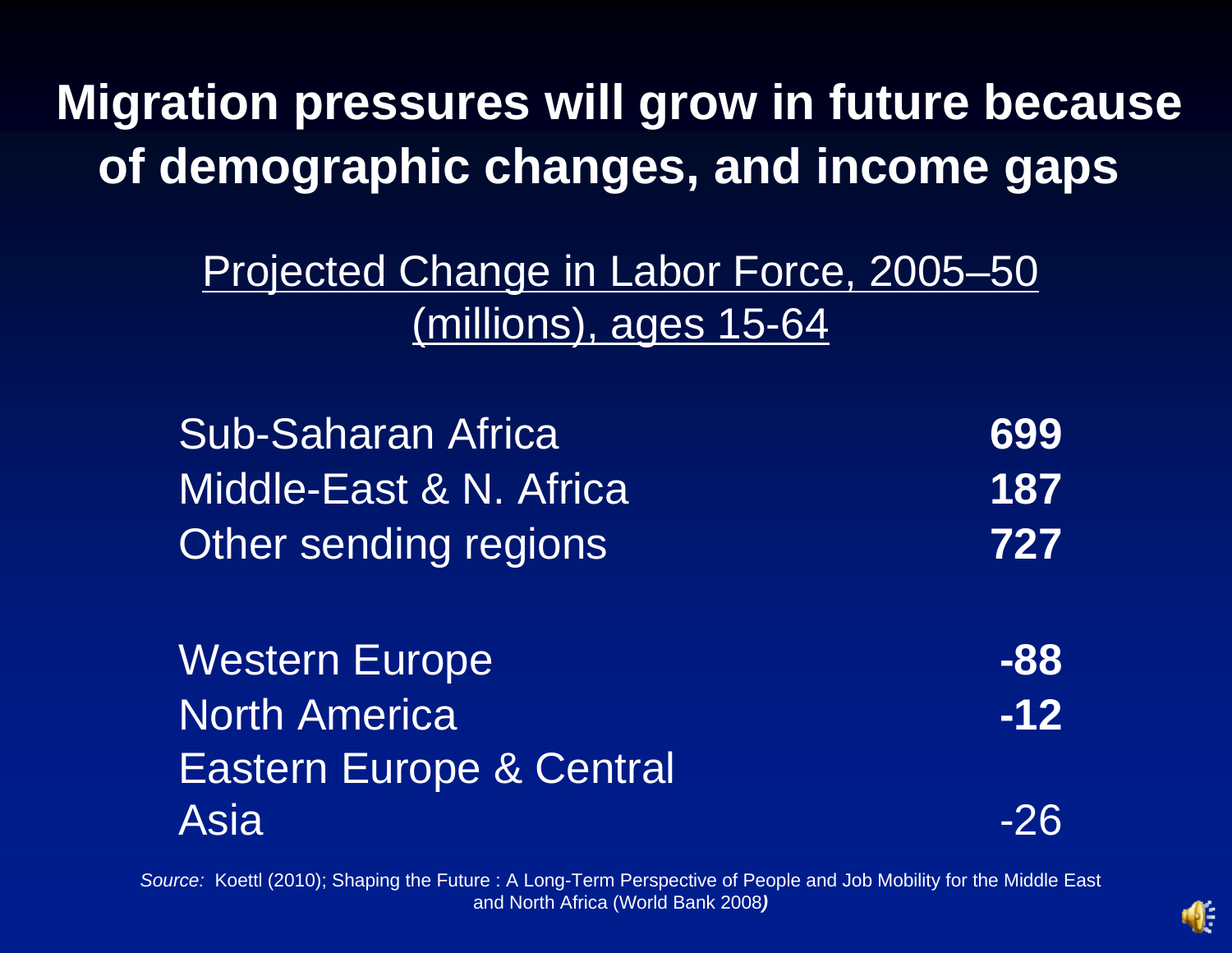# **High-skilled migration is larger in poor countries which already suffer from low skill levels**



But migration can augment skill levels in developing countries through brain gain, skill and technology transfers, and return migration

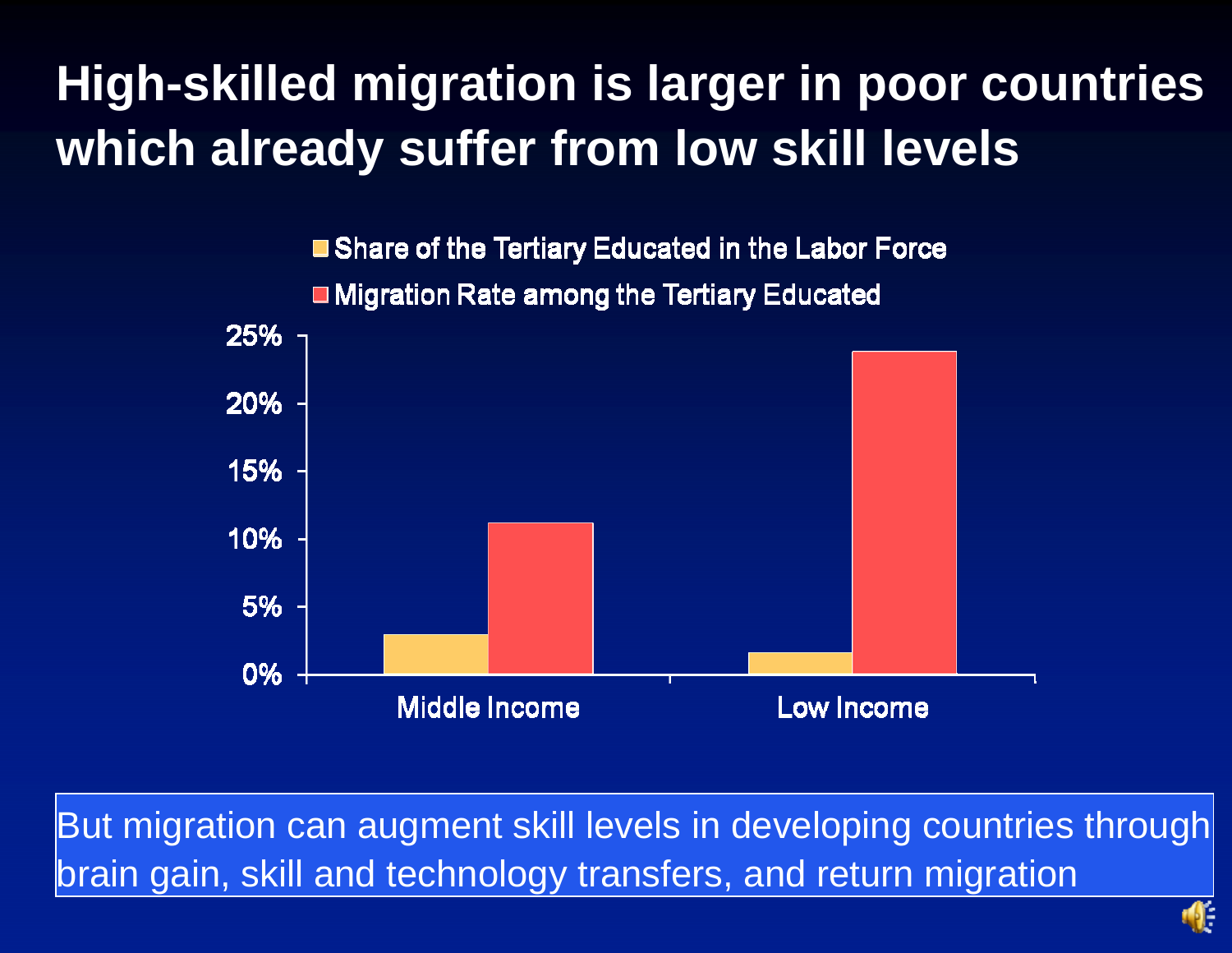## **Cost of remittances can be reduced**

*Average cost of sending \$200 to developing regions*



Post offices and mobile phone companies can play a major role in expanding access to the poorest, but need to avoid exclusive partnerships (both in source and destination countries)

*Source: World Bank Remittances Prices Worldwide database (January 2011)* \*EAP excludes Pacific Islands

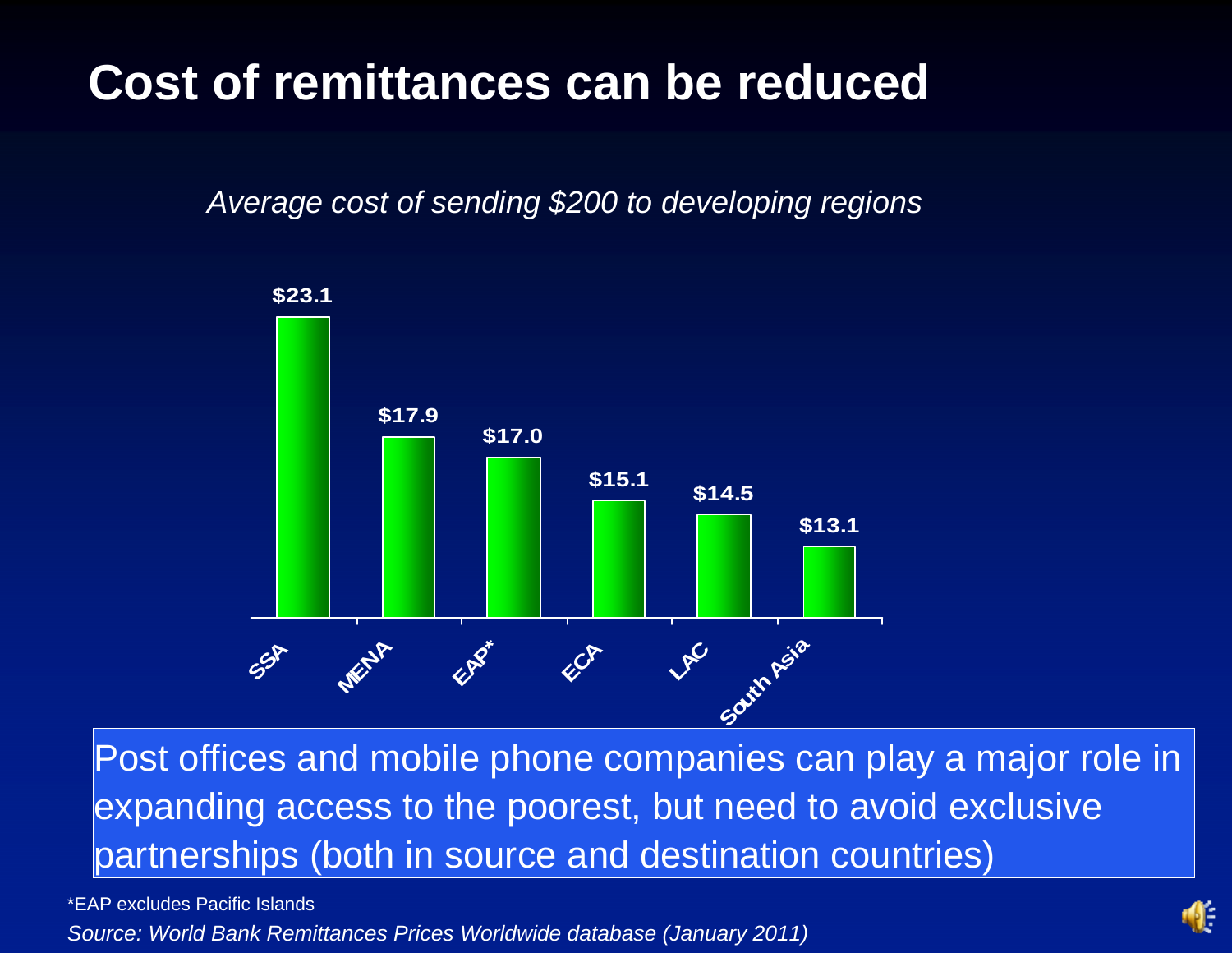#### **3. Financial access**

- **Deposit and saving products**

- **Loan products (mortgages, consumer loans, microfinance)**

- **Credit history for MFI clients**

- **Insurance products**

#### **1. Monitoring, analysis, projection**

- **Size, corridors, channels**
- **Counter-cyclicality**
- **Effects on poverty, education, health, investmen**
- **Policy (costs, competition, exchange controls)**

**International Remittances Agenda**

#### **4. Capital market access**

- **Private banks and corporations (securitization)**
- **Governments (diaspora bonds)**
- **Sovereign credit rating**

#### **2. Retail payment systems**

- **Payment platforms/instruments**
- **Regulation (clearing and settlement, capital adequacy, exchange controls, disclosure, crossborder arbitration)**
- **Anti-money laundering/Countering financing of terrorism (AML/CFT)**

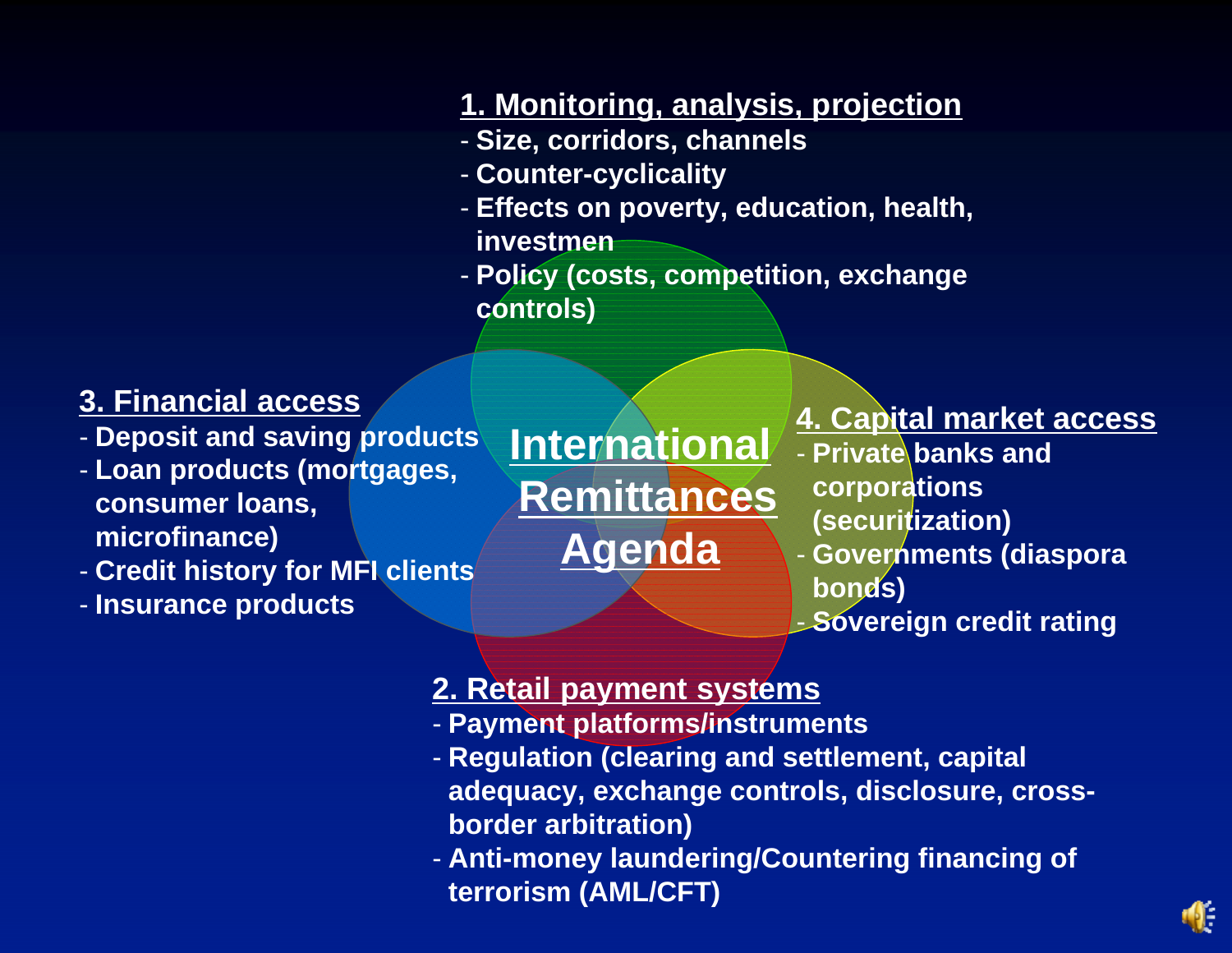# **The wealth of the diaspora can be mobilized through diaspora bonds**

|                                       | <b>Diaspora size</b><br>(millions) | <b>Estimated savings</b><br>(\$ billions, 2009) |  |
|---------------------------------------|------------------------------------|-------------------------------------------------|--|
| <b>Developing countries</b>           | <u> 161.5</u>                      | 397.5                                           |  |
| East Asia & Pacific                   | 21.7                               | 83.9                                            |  |
| <b>Europe &amp; Central Asia</b>      | 43.0                               | 72.9                                            |  |
| Latin America & Caribbean             | 30.2                               | 116.0                                           |  |
| <b>Middle East &amp; North Africa</b> | 18.0                               | 41.2                                            |  |
| <b>Sub-Saharan Africa</b>             | 21.8                               | 30.4                                            |  |
| <b>South Asia</b>                     | 26.7                               | 53.2                                            |  |

Also remittances can be used as collateral to raise bond financing for development projects

*Source:* Ratha and Mohapatra 2011.

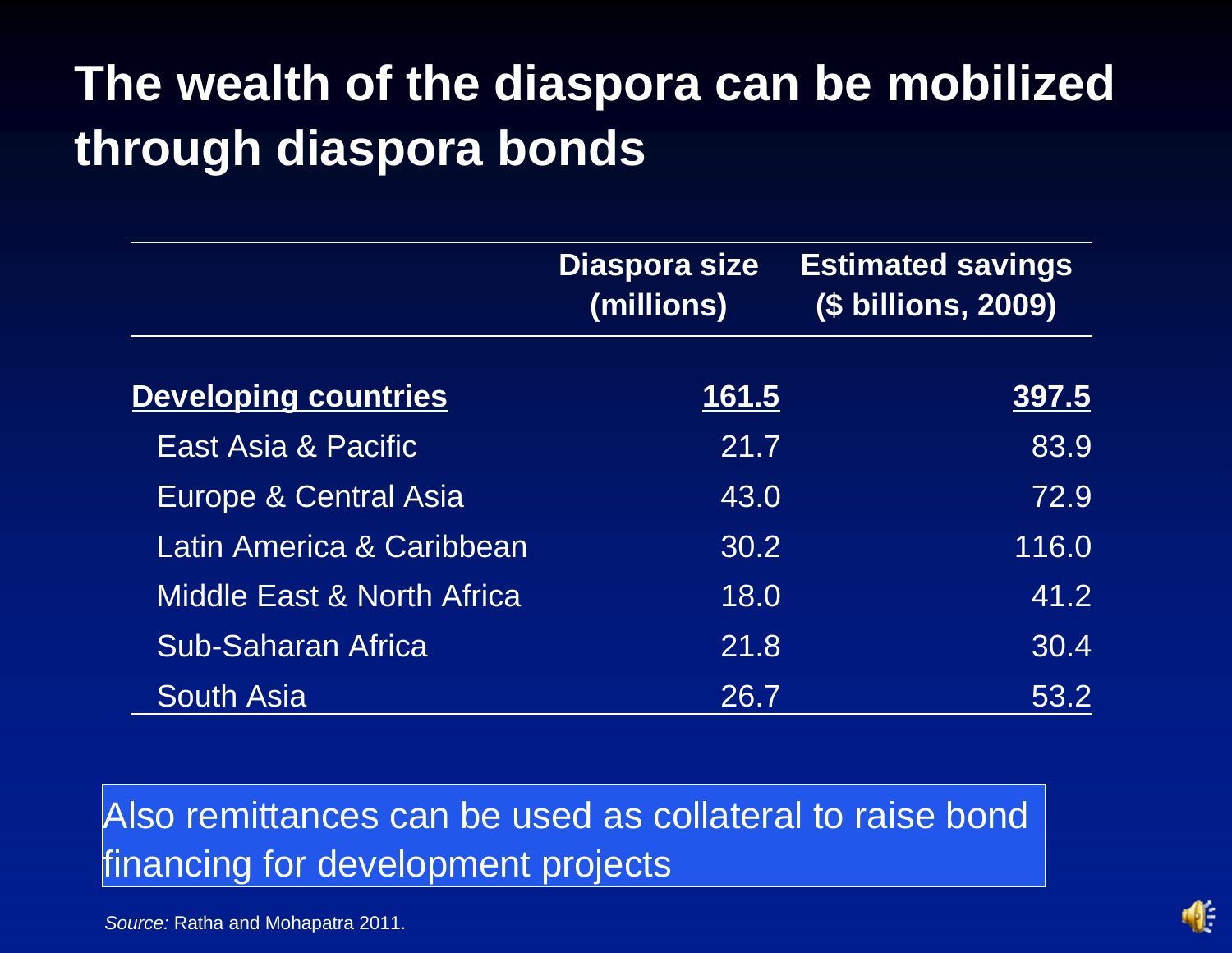### **Summary**

 $\bullet$  Migration is a key component of regional and global integration. The benefits of migration are already being observed in the form of remittances. Migration presents significant untapped potential for development. Migration can be leveraged for skill and technology transfers and diaspora investment

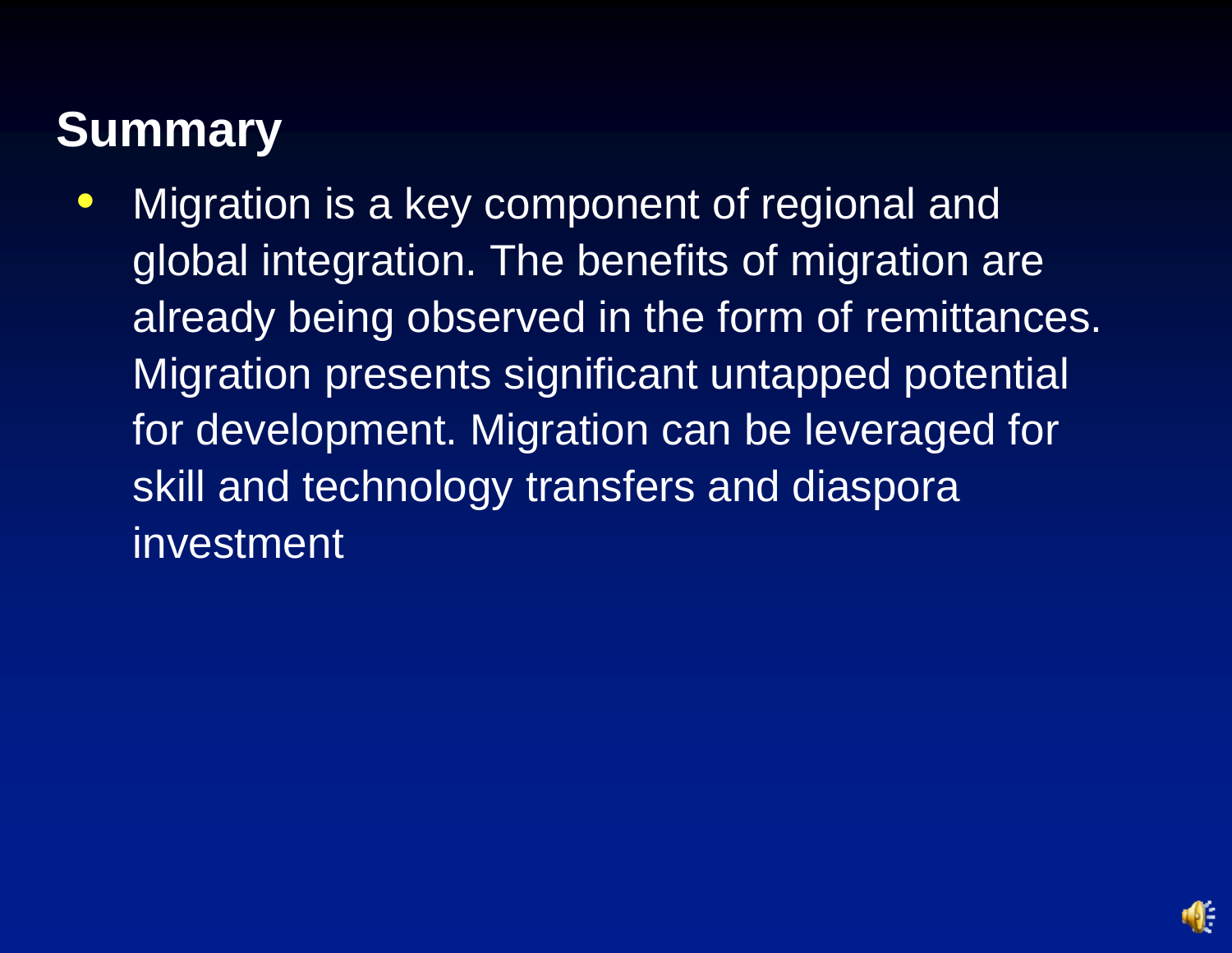# **A Knowledge Platform on Migration and Global Development : A Global Public Good**

- Provide an open platform for debate and discussion – include divergent views; but with strong emphasis on rigor, peer review and quality control
- Act as a knowledge broker
- Attract multi-disciplinary researchers and practitioners
- Deliver menu of policy options on migration

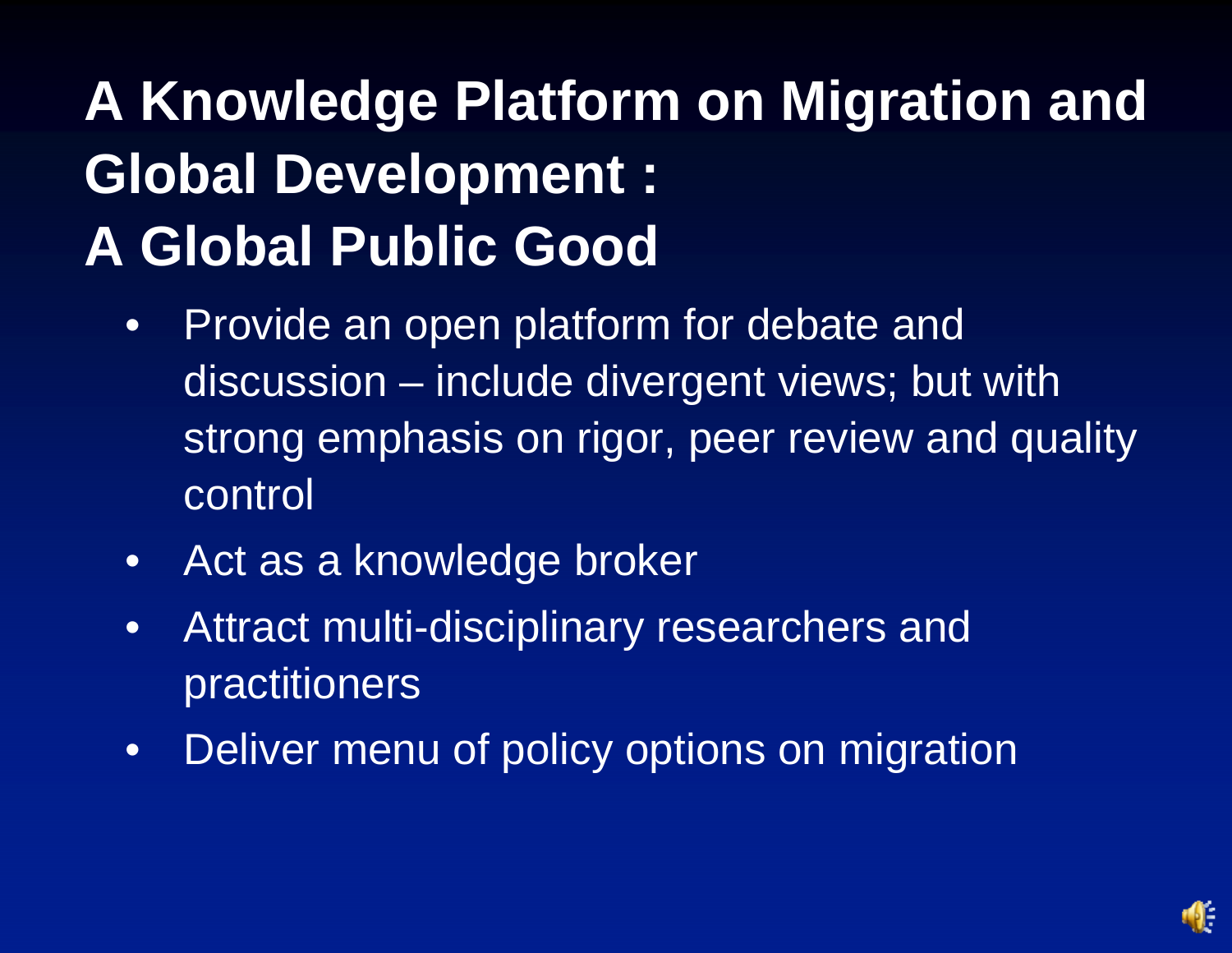### **Outputs of Migration Knowledge Platform**

- $\bullet$ Analytical research products
- $\bullet$ Operational toolkits, fact books
- $\bullet$ Web-based anthologies, archives, blogs
- $\bullet$  *A menu of policy choices for the policy makers*